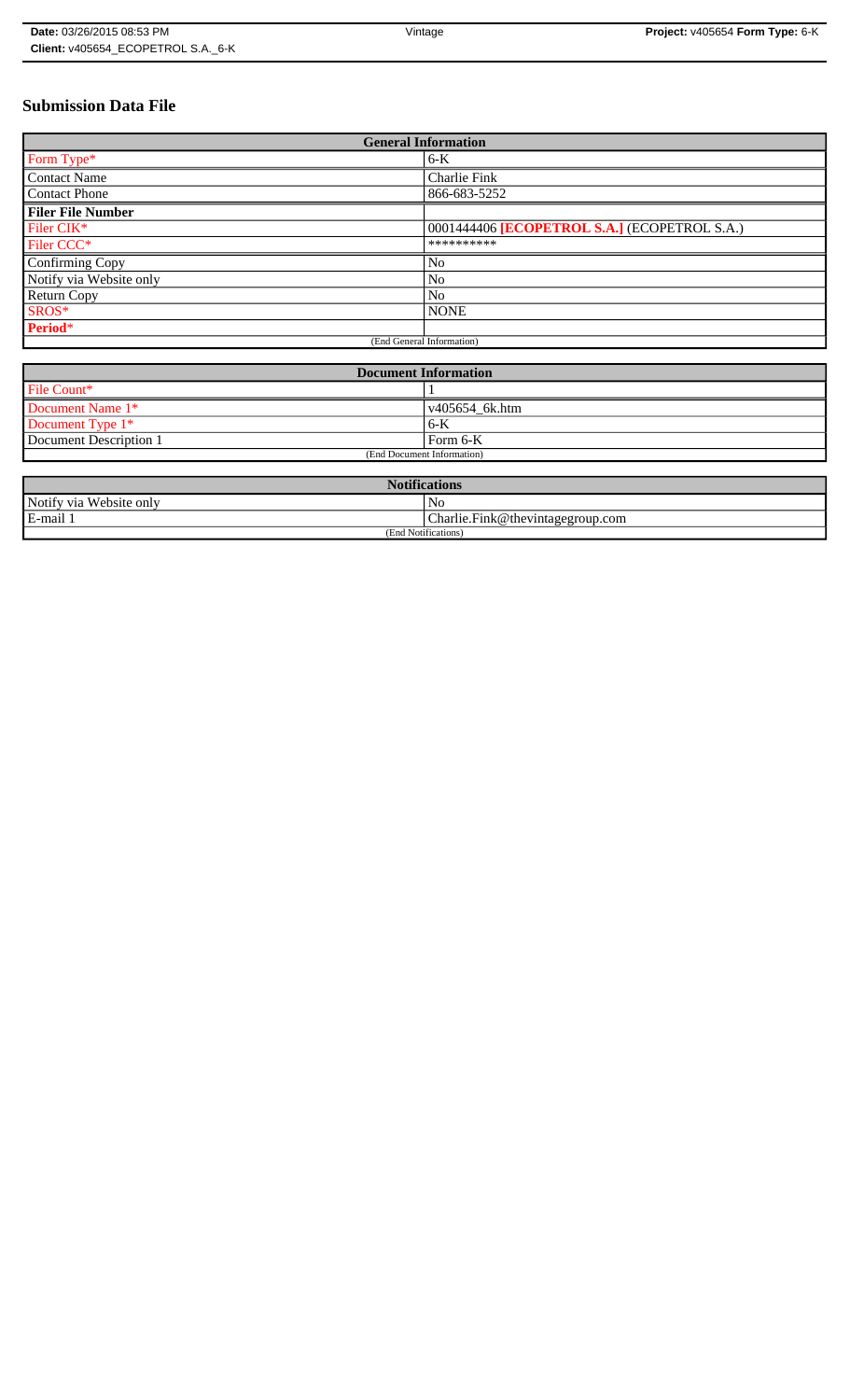#### **UNITED STATES SECURITIES AND EXCHANGE COMMISSION Washington, D.C. 20549**

### **FORM 6-K**

#### **REPORT OF FOREIGN PRIVATE ISSUER PURSUANT TO RULE 13a-16 OR 15d-16 UNDER THE SECURITIES EXCHANGE ACT OF 1934**

For the month of March, 2015 Commission File Number 001-34175

ECOPETROL S.A.

(Exact name of registrant as specified in its charter)

N.A.

(Translation of registrant's name into English)

COLOMBIA

(Jurisdiction of incorporation or organization)

Carrera 13 No. 36 – 24

BOGOTA – COLOMBIA

(Address of principal executive offices)

Indicate by check mark whether the registrant files or will file annual reports under cover of Form 20-F or Form 40-F.

Form 20-F  $\boxtimes$  Form 40-F  $\Box$ 

Indicate by check mark if the registrant is submitting the Form 6-K in paper as permitted by Regulation S-T Rule 101(b)(1)

Yes $\Box$  No  $\boxtimes$ 

Indicate by check mark if the registrant is submitting the Form 6-K in paper as permitted by Regulation S-T Rule 101(b)(7)

Yes □ No ⊠

Indicate by check mark whether the registrant by furnishing the information contained in this form is also thereby furnishing the information to the Commission pursuant to Rule 12g3-2(b) under the Securities Exchange Act of 1934.

 $\mathbf{Yes} \ \square \ \mathbf{No} \ \boxtimes$ 

If "Yes" is marked, indicate below the file number assigned to the registrant in connection with Rule 12g3-2(b): 82-  $N/A$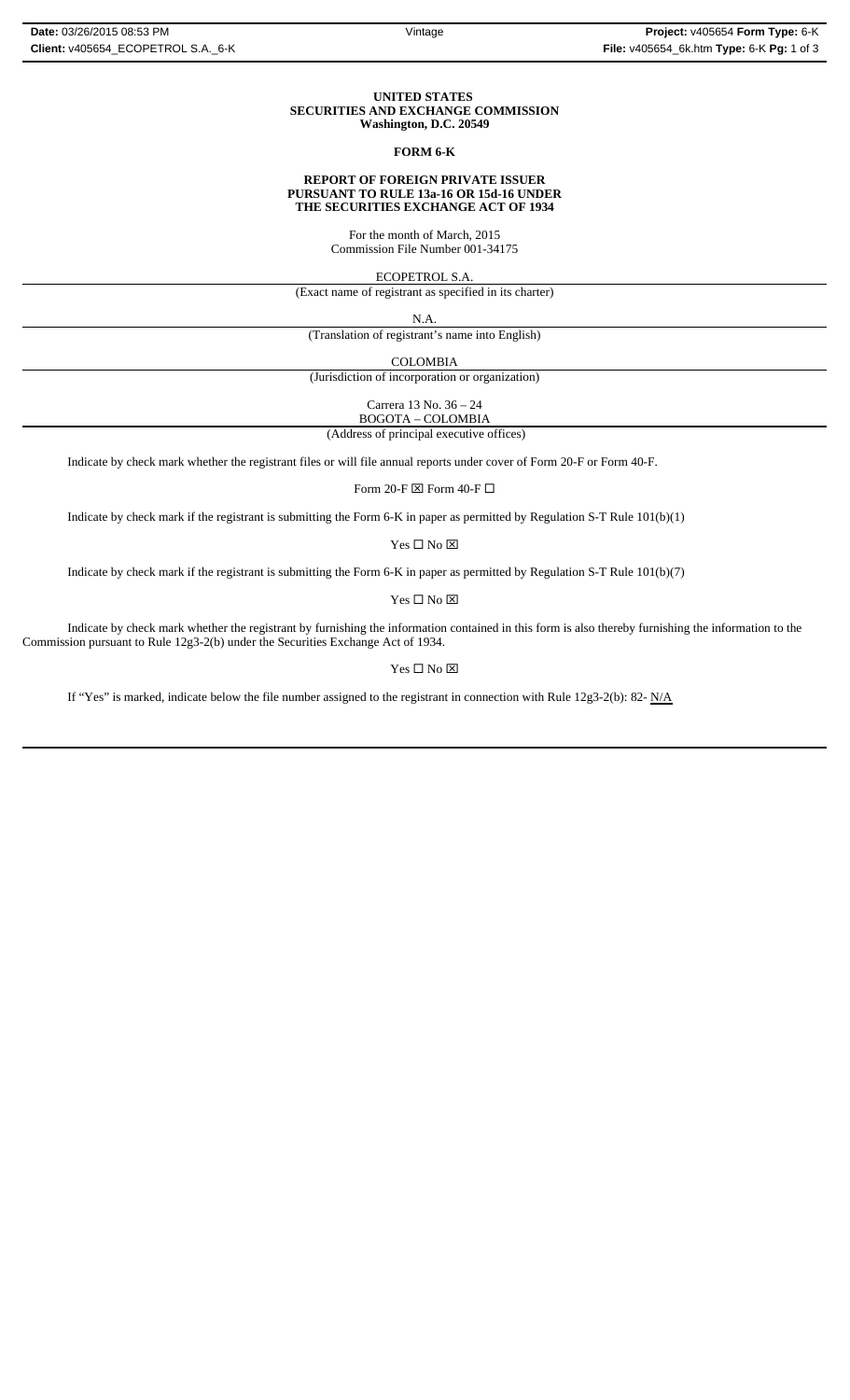#### **GENERAL SHAREHOLDERS' MEETING APPOINTS EXTERNAL AUDITOR FOR THE FISCAL YEAR 2015**

Ecopetrol S.A. (BVC: ECOPETROL; NYSE: EC; TSX: ECP) announces that the General Shareholders' Meeting, held today, decided to appoint PricewaterhouseCoopers as the External Auditor for the fiscal year 2015 for the company.

## **Bogotá D.C., March 26, 2015**

*Ecopetrol is the largest company in Colombia and is an integrated oil & gas company; it is among the top 50 oil companies in the world and among the top four in Latin America. Besides Colombia - where it generates over 60% of the national production - it has exploration and production activities in Brazil, Peru & the US (Gulf of Mexico). Ecopetrol owns the largest refinery in Colombia and most of the pipeline and multi-product pipeline network in the country, and is significantly increasing its participation in bio-fuels.*

*This release contains statements that may be considered forward looking statements within the meaning of Section 27A of the U.S. Securities Act of 1933 and Section 21E of the U.S. Securities Exchange Act of 1934. All forward-looking statements, whether made in this release or in future filings or press releases or orally, address matters that involve risks and uncertainties, including in respect of the Company's prospects for growth and its ongoing access to capital to fund the Company's business plan, among others. Consequently, changes in the following factors, among others, could cause actual results to differ materially from those included in the forward-looking statements: market prices of oil & gas, our exploration and production activities, market conditions, applicable regulations, the exchange rate, the Company's competitiveness and the performance of Colombia's economy and industry, to mention a few. We do not intend, and do not assume any obligation to update these forward-looking statements.*

**For further information, please contact:** 

**Investor Relations Director (A)** Claudia Trujillo Phone: +571-234-5190 e-mail: investors@ecopetrol.com.co

**Media Relations (Colombia)**  Jorge Mauricio Tellez Phone: + 571-234-4329 Fax: +571-234-4480 e-mail: mauricio.tellez@ecopetrol.com.co